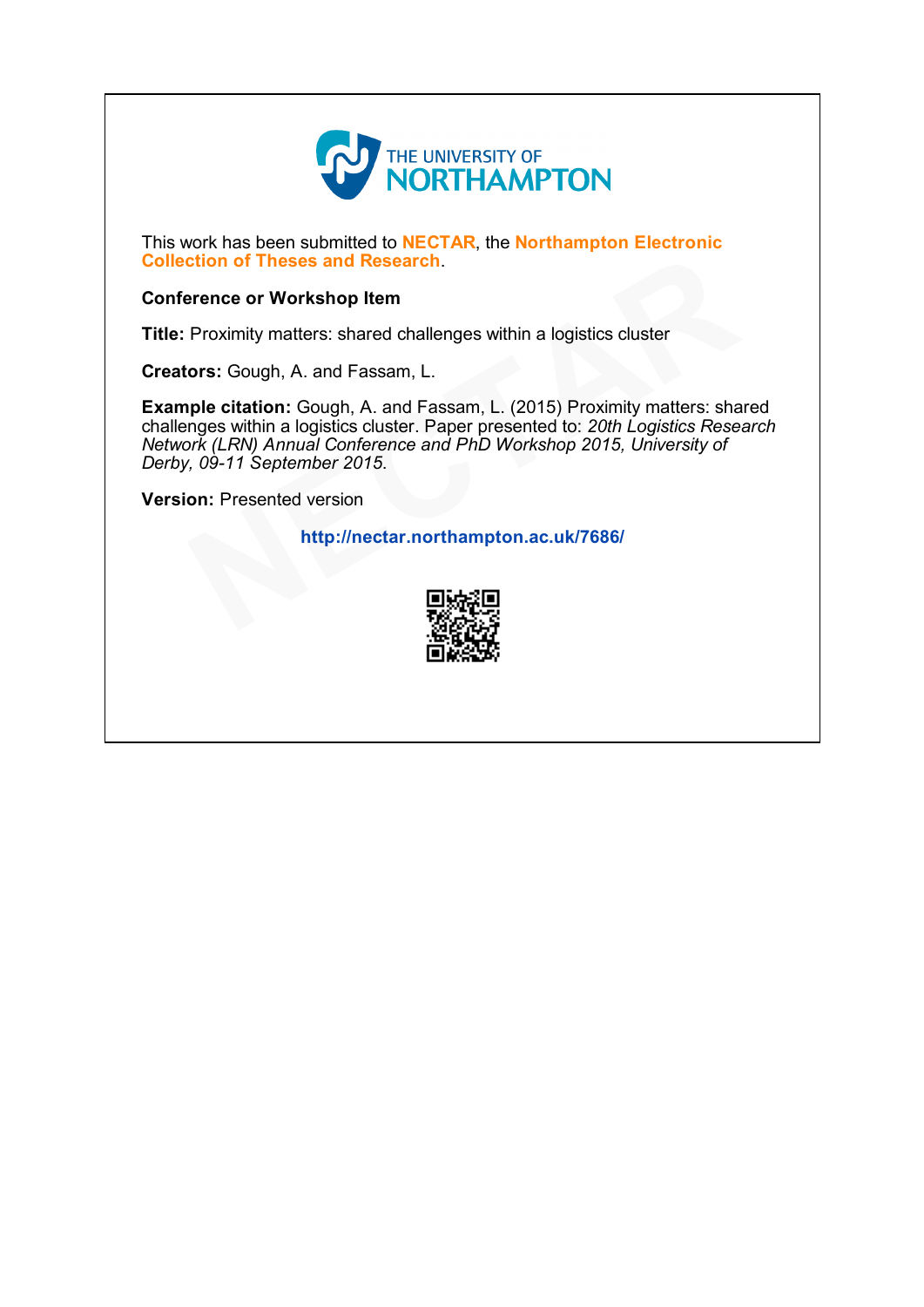# **PROXIMITY MATTERS: SHARED CHALLENGES WITHIN A LOGISTICS CLUSTER**

# *Andrew Gough and Liam Fassam*

*University of Northampton, Northampton Business* School [andrew.gough@northampton.ac.uk](mailto:andrew.gough@northampton.ac.uk) [; liam.fassam@northampton.ac.uk](mailto:liam.fassam@northampton.ac.uk) 

# **Introduction**

The widespread tendency of logistics companies to become established in close proximity to each other has been explained by the existence of collective benefits in doing so (Sheffi, 2012). Port areas, in particular, can be expected to attract logistics companies through a combination of international connectivity and intermodal facilities (De Langen and Visser 2005; Mangan et al, 2008; Brett and Roe, 2010). However, the occurrence of clusters of otherwise competing firms in areas without port facilities received very little academic attention until a recent study by the University of Eindhoven (van den Heuvel et al, 2014), which identified that co-located logistics establishments more often combine transport capacity, have better availability of truck drivers, are better accessible, have better availability of repair and maintenance facilities, and have better expansion opportunities than do non-co-located logistics establishments.

However, co-location can also be expected to bring a number of shared challenges, relating to the economic and political environment of the day. This study aims to identify those challenges, in order to better inform local government support offered to companies situated within logistic clusters.

# **Context**

The county of Northamptonshire in England contains upwards of 1400 logistics companies and branches, providing employment for over 27,000 people, representing nearly 10% of all employment in the county (PACEC, 2012). Once industries whose primary operation is not logistics (but where logistics activities take place) are added, this figure rises to 40,000. Growth in the sector was expected to take the figure above 51,000 by 2021.

#### **Research Methodology**

A two-stage approach was followed. An initial bibliometric analysis was performed in order to identify the key issues that were covered by the academic and trade press over a four year period between 2010 and 2014. The results of this analysis were then used to construct a questionnaire that explored the issues in greater depth.

This methodology combines both the quantitative approach of content analysis (Callon et al, 1983) with the qualitative, evidence-based approach advocated by Harland (2013), yielding an output that is resistant to short-term bias caused by pressing operational issues.

A broad range of potential respondents was identified, representative of the incumbents, suppliers and customers of the logistics cluster in Northamptonshire. A total of 302 useable responses were received from a total of 1241 invitations, representing a response rate of 24.3%.

# **Identifying the Key Issues in Logistics**

In our experience, logistics is an industry that possesses a dual character. As an industry, logistics is dependent on long-term investment, yet the day-to-day operations of logistics companies can seem very short-term indeed, often placing management under significant pressure to perform.

In seeking to identify the key issues in logistics, we recognised that we needed to overcome the natural tendency of individual companies to put forward the issues that are most pertinent to their short-term problems, rather than offer insights into their longer-term plans.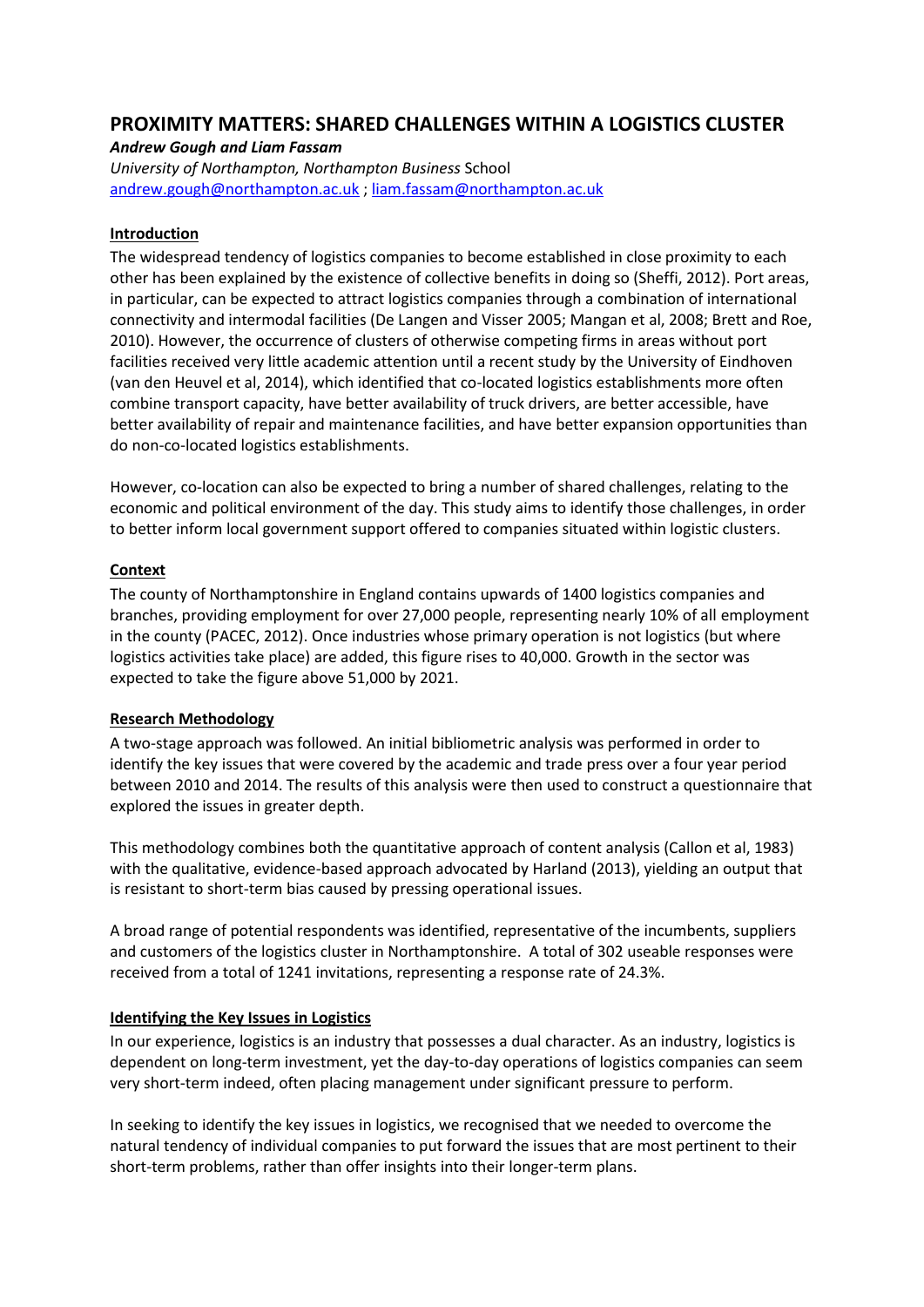Our approach has therefore been to use bibliometric analysis as an initial tool to identify those issues that have received the most attention in the past three years. We distinguish between academic sources - which represent issues that have been supported by research grants and are therefore deemed important by funding institutions – and the broader press. The broader press, including the trade press, has a tendency to publish material that its readership considers important, an important distinction from the more fundamental scientific principles of the peer-reviewed academic literature.

Indeed, some issues of great strategic importance may not even be considered by some editors, whose focus on the interests of a narrow readership is based on sound commercial principles. In such cases, we will have to apply our own judgement as experts in the field to determine whether an issue that has received a high degree of attention is, in fact, material to the development of a mediumterm strategy.

We therefore conducted separate bibliometric analyses of the peer-reviewed (academic) and nonpeer-reviewed literature in order to develop a balanced view of industry opinion and to guide the design of the survey of logistics companies in Northamptonshire.

# Bibliometric analysis of the peer-reviewed literature

A two-stage bibliometric analysis was conducted using the British Library's ZETOC database1. Firstly, an initial sample of 600 peer-reviewed records dating from 2013 that contained the keyword "logistics" was inspected to determine the subject of the article. The subjects were classified into broad categories, shown in Table 1.

| <b>Subject Category</b>  | <b>Occurrences</b> | Frequency (%) |
|--------------------------|--------------------|---------------|
| <b>Solution Design</b>   | 58                 | 9.7%          |
| <b>Reverse Logistics</b> | 25                 | 4.2%          |
| Commercial               | 15                 | 2.5%          |
| Outsourcing              | 13                 | 2.2%          |
| Infrastructure           | 11                 | 1.8%          |
| Renewables               | 9                  | 1.5%          |
| E-business               | 6                  | 1.0%          |
| Waste & Recycling        | $\overline{4}$     | 0.7%          |
| Metadata                 | $\overline{2}$     | 0.3%          |
| <b>RFID</b>              | 1                  | 0.2%          |
| Other                    | 456                | 76.0%         |

Table 1: Subject Analysis of 600 articles from 2013 (ZETOC)

<sup>1</sup> ZETOC is an online research database, providing access to over 29,000 both peer-reviewed and nonpeer reviewed journals through the British Library's electronic table of contents.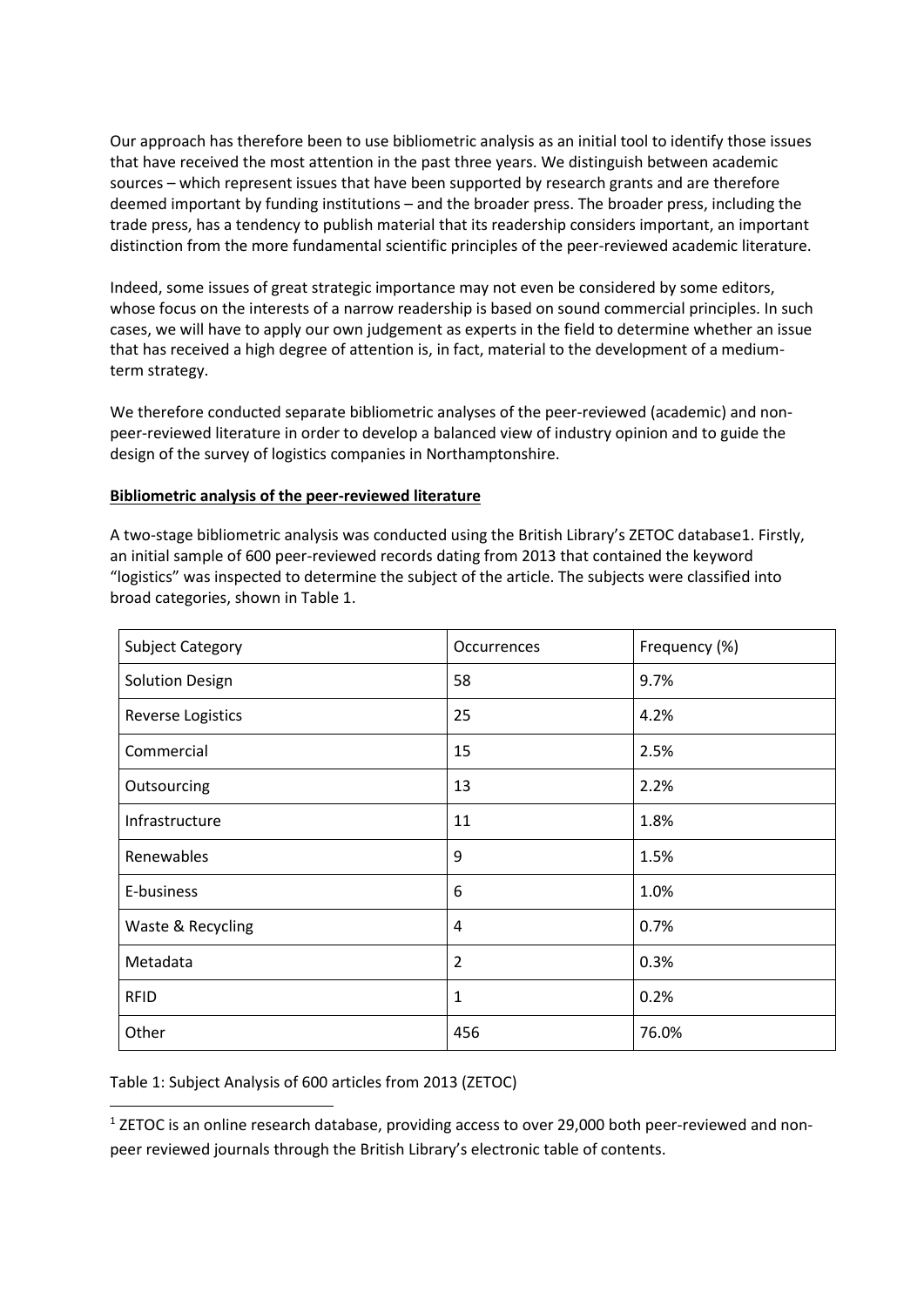The results of this initial sample show academic literature to be broad and diverse, with no single subject accounting for more than 10% of the total.

The appearance of solution design, a mathematical discipline focused on creating algorithms that can be incorporated into software for logistics planning, as the most common subject of an individual article is a reflection of the strengths of the academic community.

However, the appearance of reverse logistics in second place is notable, since it reflects a substantial funding stream across Europe for a single issue.

In the second stage of our analysis, we looked at the consistency of publications of articles covering these main subjects over time. Table 2 shows the frequency of publication from 2010 until April 2014.

| Keyword                | 2010 | 2011 | 2012 | 2013 | 2014 (4 months) |
|------------------------|------|------|------|------|-----------------|
| Logistics              | 2142 | 1982 | 2087 | 2158 | 151             |
| <b>Solution Design</b> | 270  | 264  | 249  | 178  | 62              |
| Reverse Logistics      | 80   | 83   | -89  | 98   | 39              |

Table 2: Longitudinal analysis of key publication subjects, 2010 – 14 (ZETOC)

From this analysis, we can observe that the output on the subject of reverse logistics is increasing whilst the output on the subject of solutions design is reducing. This is a significant result, as the funding available for logistics research is generally under pressure, suggesting that reverse logistics is an area of research that finds particular favour with grant-awarding bodies.

#### **Bibliometric Analysis of the Trade Press and Media**

An initial analysis of the trade press and media was undertaken using the advanced search functions provided by Google, with manual intervention to remove duplicates and eliminate hits due to alternative meanings of the relevant search terms.

A sample of 120 hits (representing 384 articles due to multiple reporting) was analysed to identify the key stories published in the media in the twelve months from June 2013 to June 2014. The results are shown in Table 3.

| <b>Subject Category</b>    | Hits (Occurrences)     | % Frequency (% Occurrences) |
|----------------------------|------------------------|-----------------------------|
| <b>Company Performance</b> | (223)<br>59            | 49%<br>(58%)                |
| General News / People      | (45)<br>21             | 17%<br>(12%)                |
| Property                   | (43)<br>14             | 12%<br>(11%)                |
| <b>Skills Shortages</b>    | (35)<br>9              | (9%)<br>7%                  |
| IT                         | (8)<br>6               | 5%<br>(2%)                  |
| Trends / Reviews           | (12)<br>4              | 3%<br>(3%)                  |
| Decarbonisation            | (6)<br>$\overline{2}$  | (2%)<br>< 2%                |
| Fraud                      | (8)<br>2               | $<$ 2%<br>(2%)              |
| Rail                       | (2)<br>1               | $< 1\%$<br>(<1%)            |
| Ports                      | (1)<br>1               | (<1%)<br>$< 1\%$            |
| Historical                 | $\left( 1\right)$<br>1 | (<2%)<br>$< 1\%$            |

Table 3: Subject Analysis of 384 articles from 12 months to June 2014 (Google)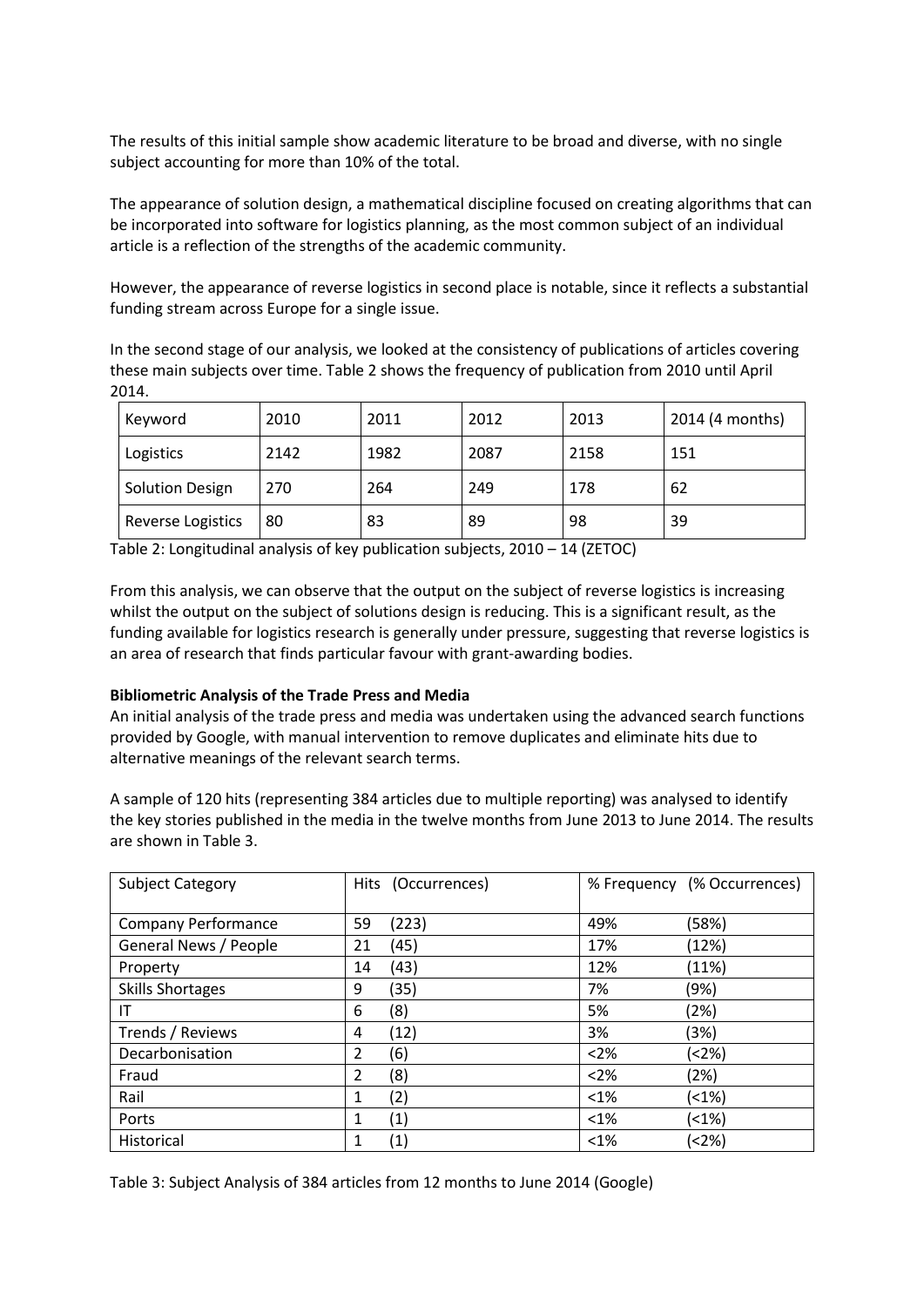The mainstream press can be clearly seen to concentrate on company performance, on general news such as awards and on key personalities. Reports in the specialist press are rarely reported by the general press, leading to a phenomenon whereby the most published articles are often not the most important from a whole industry perspective.

# **Findings**

A total of 302 useable responses were received from a total of 1241 invitations, representing a response rate of 24.3%. This level of response meets the generally accepted criteria for statistical sufficiency for a group of this size.

Business demographics were also captured as part of the process, in order to detect any variation of responses in relation to the scale and geographical spread of businesses, though no significant variation was found.

# **Skills Shortages**

A chronic shortage of skilled workers in the past 12 months was reported by over 54% of respondents, confirming prior reports by Skills for Logistics and others (Skills for Logistics, 2010).

| Has your business experienced a shortage of skilled logistics workers in the last 12 months? |       |  |
|----------------------------------------------------------------------------------------------|-------|--|
| Yes                                                                                          | 54.1% |  |
| No                                                                                           | 45.9% |  |

The respondents offered several reasons for this situation. Firstly, they did not believe that potential candidates for jobs within logistics properly understood the industry (-0.78 against a neutral view). Secondly, they believed that women were under-represented in logistics (-0.57).

The shortage of skills was also reported by non-UK respondents, indicating that this issue in of concern across Europe. The availability of skilled labour was also considered the most potent economic constraint affecting logistics.

The group was very receptive (+1.24 from a neutral position) to the suggestion of a full educational pathway (from apprenticeship to undergraduate degree) that might be used to attract people into the industry with the potential for continuing education whilst employed.

#### **Performance Indicators**

Traditionally, performance has been closely associated with key indicators such as fuel efficiency, vehicle fill and drop density and whilst this focus has not lessened, companies are increasingly setting targets for reverse logistics and recycling.

The use of alternative fuels in vehicles and alternative energy in warehouses, though often the subject of press releases by logistics companies and a common feature of real estate marketing, does not play a crucial role in performance monitoring. However, the respondents felt that their logistics infrastructure decisions took clear account of recycling options and of the availability of alternative fuels (+0.91).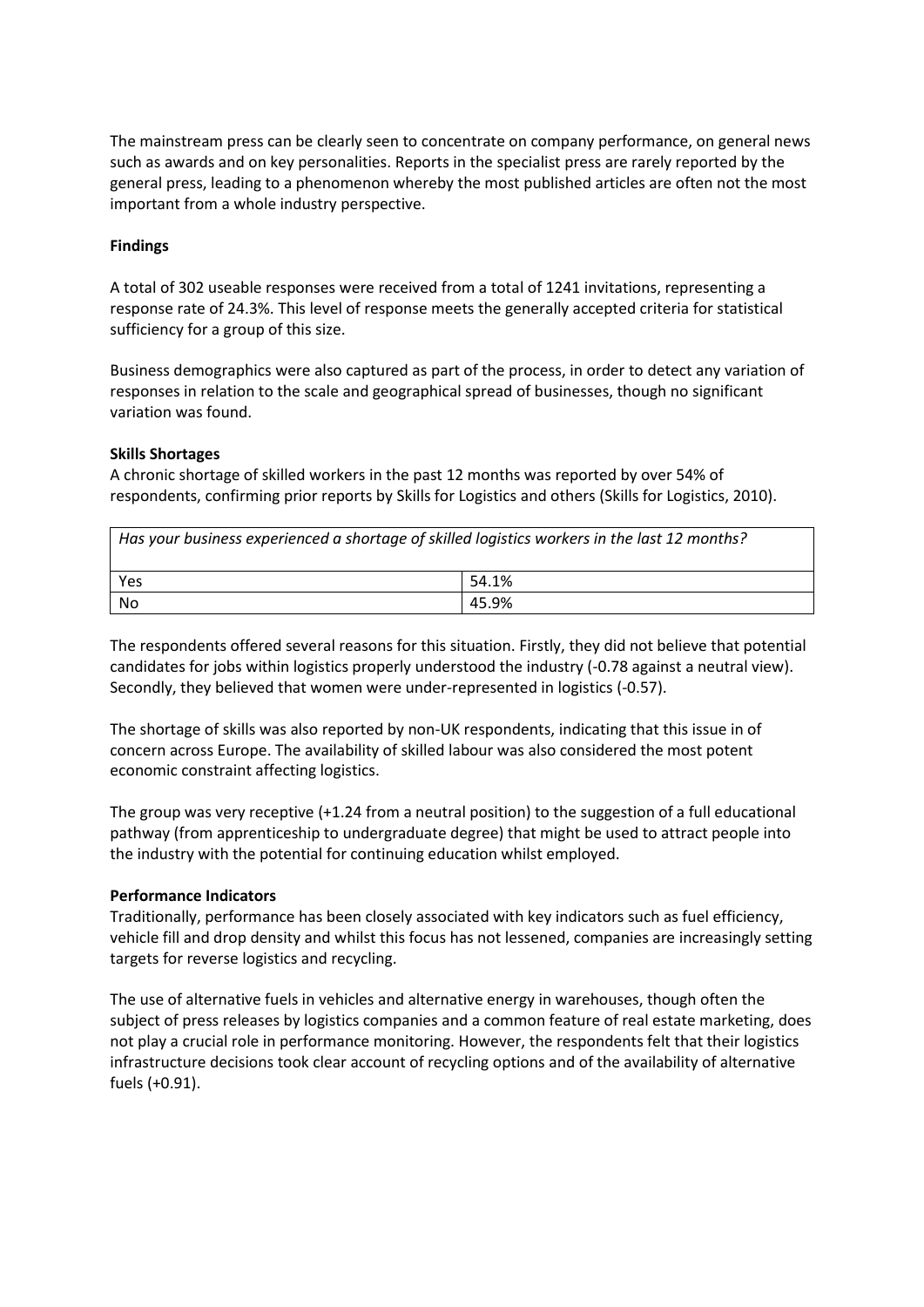| r rease runn the jonowing resource efficiency methods according to the muniter they uffect your |                |      |  |
|-------------------------------------------------------------------------------------------------|----------------|------|--|
| business (1=highest and 6=lowest)                                                               |                |      |  |
| <b>METRIC</b>                                                                                   | Average rating | Rank |  |
| <b>Fuel Efficiency</b>                                                                          | 2.38           |      |  |
| Vehicle fill                                                                                    | 3.28           |      |  |
| Drop density                                                                                    | 3.44           | 3    |  |
| Reverse logistics                                                                               | 4.44           | 4    |  |
| Recycling                                                                                       | 4.46           | 5    |  |
| Alternative fuels (vehicle)                                                                     | 4.90           | 6    |  |
| Alternative energy (warehouse)                                                                  | 5.10           |      |  |

٦

*Please rank the following resource efficiency metrics according to the manner they affect your* 

# **Impact of Key Logistics Trends on Current Business**

The majority of businesses responding to the survey saw their main focus as being close to the customer. Only a few companies were concentrating on export activities.

| When reviewing logistics location advantage, which of the following pertains to your business? |          |      |  |  |
|------------------------------------------------------------------------------------------------|----------|------|--|--|
| <b>OPTION</b>                                                                                  | Response | Rank |  |  |
| Trade and distribution advantage (main focus is being close to the<br>customer)                | 55.2%    |      |  |  |
| Resource based (close to regional resources)                                                   | 24.1%    | っ    |  |  |
| None of the above                                                                              | 17.2%    | 3    |  |  |
| Import substituting                                                                            | 14.9%    | 4    |  |  |
| Export platform                                                                                | 9.2%     |      |  |  |

The importance of the road network to the logistics industry was confirmed, together with the pressing problems posed by traffic congestion and fuel costs.

| Of the following, what do you feel is a logistics network constraint? |          |      |  |
|-----------------------------------------------------------------------|----------|------|--|
| <b>CONSTRAINT</b>                                                     | Response | Rank |  |
| Facility location to major road networks                              | 51.1%    | 1    |  |
| Traffic congestion                                                    | 47.7%    | 2    |  |
| Fuel costs                                                            | 38.6%    | 3    |  |
| <b>Environment considerations</b>                                     | 22.7%    | 4    |  |
| Ability to have a true multi/synchromodal transport network           | 15.9%    | 5    |  |
| Time from inland port to warehouse back door                          | 13.6%    | 6    |  |
| Cut off times for major parcel carriers and freight forwarders        | 13.6%    | 7    |  |
| Location to air freight options                                       | 8.0%     | 8    |  |
| Location in terms of rail freight options                             | 6.8%     | 9    |  |

A further question confirmed the conclusion that the most important factor affecting the choice of business location was proximity to the customer. This result was in contrast to the findings of Ellram and her co-workers (Ellram, 2013), which identified a low priority on proximity to the customer when taking a manufacturing location decision; clearly the distribution location decision conveys the customer proximity in this case.

However the high rankings given to the availability of local staff and the availability of grants were entirely consistent with Ellram's work.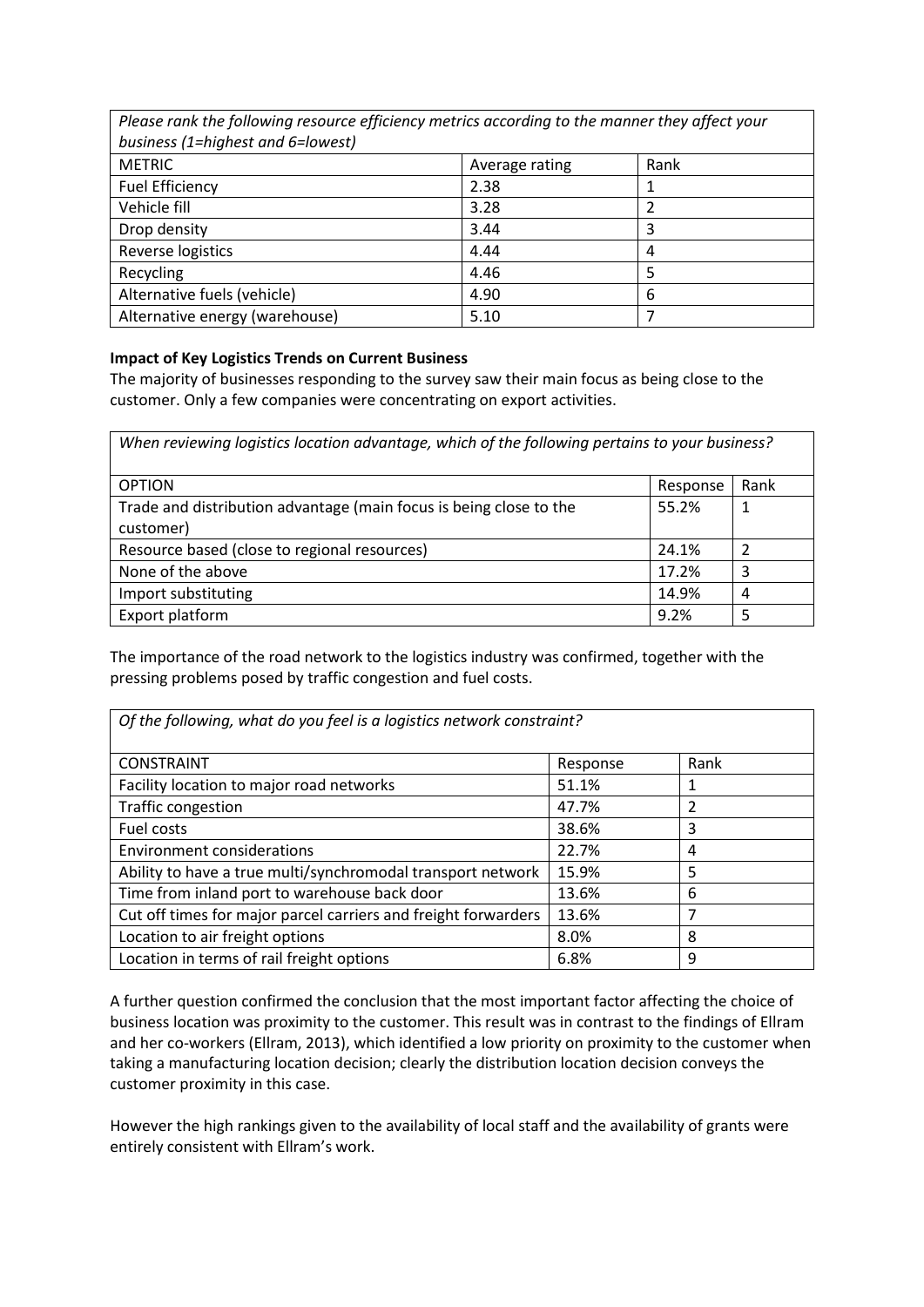| r icasc runn the following fuctors when choosing a basiness location [1–1110st important, 10–1cast] |        |      |  |
|-----------------------------------------------------------------------------------------------------|--------|------|--|
| <b>FACTOR</b>                                                                                       | Rating | Rank |  |
| Distance to customer                                                                                | 3.38   |      |  |
| Availability of local staff                                                                         | 3.81   |      |  |
| Availability of local management                                                                    | 4.67   | 3    |  |
| Distance from supplier                                                                              | 5.31   | 4    |  |
| Subsidies / grants                                                                                  | 5.43   | 5    |  |
| Availability of transport capacity                                                                  | 5.48   | 6    |  |
| Stability of transport cost                                                                         | 6.14   |      |  |
| Availability of expert advice                                                                       | 6.38   | 8    |  |
| Reliability of transport                                                                            | 6.58   | 9    |  |
| Intermodal solutions                                                                                | 7.80   | 10   |  |

Please rank the following factors when choosing a husiness location  $(1-\text{most important } 10-\text{least})$ 

The low rating given to intermodal solutions is not surprising, given the dominance of road transport within the UK and Europe, but it is perhaps rather lower in absolute terms than we would expect. It is certainly indicative of the challenges facing the UK government in promoting the transfer of freight onto the railways, and of the likelihood that those companies that are most favourably disposed to rail may lie outside of the county.

We conclude that proximity to the customer is particularly valued by the logistics industry, but less so by the manufacturing sector. The rationale for the marketing of London Gateway as a premier logistics location with the advantage of close proximity to the largest market in the UK can clearly be seen in the responses to our survey.

Facility cost was, predictably, the factor uppermost in our respondents' minds. The high rating given to the quality of public transport provision, above more traditional complaints such as a lack of flexibility over the length of leases or contracts, was unexpected.

| Which of the following do you see as a logistics facility challenge? |          |         |  |
|----------------------------------------------------------------------|----------|---------|--|
| <b>FACTOR</b>                                                        | Response | Ranking |  |
| Facility cost                                                        | 54.0%    | 1       |  |
| Location to alternative transportation                               | 34.5%    | 2       |  |
| Not on a public transportation route                                 | 29.9%    | 3       |  |
| Lack of development                                                  | 21.8%    | 4       |  |
| Constrained by contract length                                       | 20.7%    | 5       |  |
| Site security                                                        | 19.5%    | 6       |  |
| Constrained by size                                                  | 13.8%    | 7       |  |
| Constrained by type                                                  | 12.6%    | 8       |  |
| Other (please specify)                                               | Nil      | N/A     |  |

One sixth of businesses stated that their operations were being affected by current reshoring decisions, citing a drive for shorter lead times as the prime motivation. Several respondents indicated that the UK was behind other countries in terms of the availability of specialist advice and subsidies

to attract their business. 41.4% of respondents indicated that they had been subject to supply chain fraud in the past 12 months. The respondents agreed that greater sharing of information between logistics operations at the regional level would aid in lowering logistics crime (+0.97 from a neutral position). Also, the level of fraudulent activity was considered to be a factor in the decision of where to site logistics facilities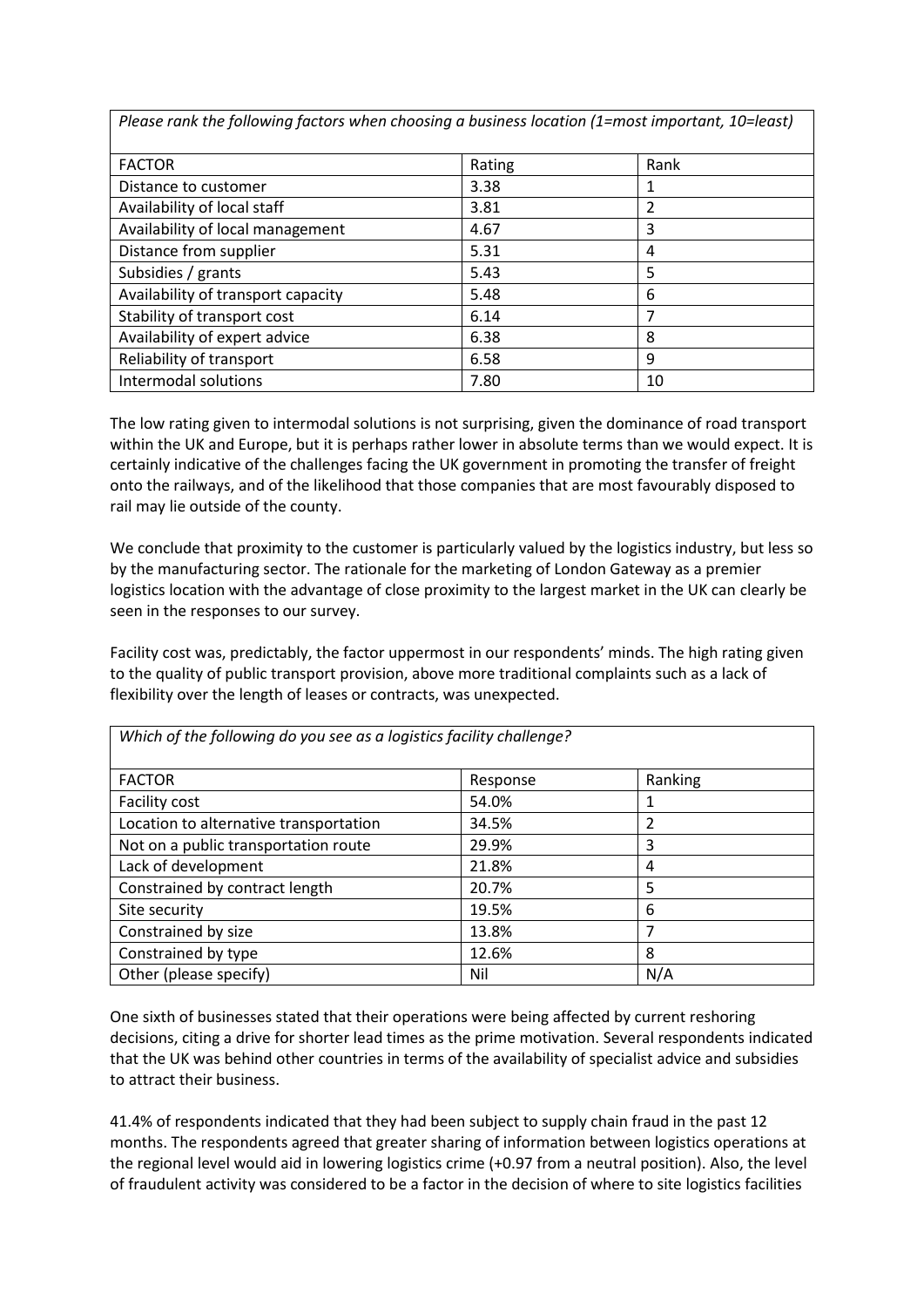(+0.59), suggesting that Northamptonshire could gain a location advantage through initiatives aimed at lowering supply chain crime.

Only 43% of respondents had heard of the circular economy and only a weakly positive response was observed to the question whether reverse logistics was important to their business  $(+0.13 \text{ from a})$ neutral position). These are very disappointing figures.

A further question asked for suggestions as to how reverse logistics could be improved. The responses displayed confusion between backhauling, which typically aims to avoid empty running of vehicle fleet, and reverse logistics, which aims to recover goods that have been returned by the customer. A lack of willingness to collaborate was frequently cited as a barrier to improving performance.

#### **Discussion**

Our survey paints a picture of a logistics industry that is under severe cost pressure, facing major skills shortages, increased competition, and yet lacking the cohesive will to pull together to improve their situation.

The industry's focus on its customers is not in doubt, yet its stance appears to be reactive and shortterm, with very little evidence of an appreciation of even medium-term developments. The low awareness of the planned legislation establishing the goals of the Circular Economy is a concern, since many of the logistics industry's own customers will look to them for guidance on meeting resource recovery targets. The low priorities afforded to the adoption of alternative fuels and sources of energy are also indicative of a focus on current operations, rather than on the future of the industry.

Nowhere is this short-termism more evident than the lack of collective investment in the future of the labour force. The level of engagement between the logistics industry and local schools and colleges is simply not comparable to the efforts made by the UK's European competitors.

For example, the Education and Information Centre at Rotterdam Mainport hosts over 25,000 schoolchildren every year; over 50 partnering companies offer site visits to interested groups. A target of 500 apprenticeships per annum has been laid down as part of a clearly articulated collective plan agreed by over 700 businesses, working together in an association known as Deltalings. This plan is itself aligned to an equally-clear vision for infrastructure development that is aligned with a long-term strategy for growth reaching out to 2030.

Rotterdam's vision aims to secure the future of some 90,000 jobs. The cooperation between national and regional government, city authorities and business that underpins Rotterdam's success should be closely studied in Northamptonshire.

We continue to believe that logistics will play a major role in the Northamptonshire economy. The best way to support local logistics companies in overcoming their day-to-day challenges is to show leadership in identifying solutions to the skills shortage in Northamptonshire and to identify further improvements to infrastructure that can improve transport reliability in the medium-term.